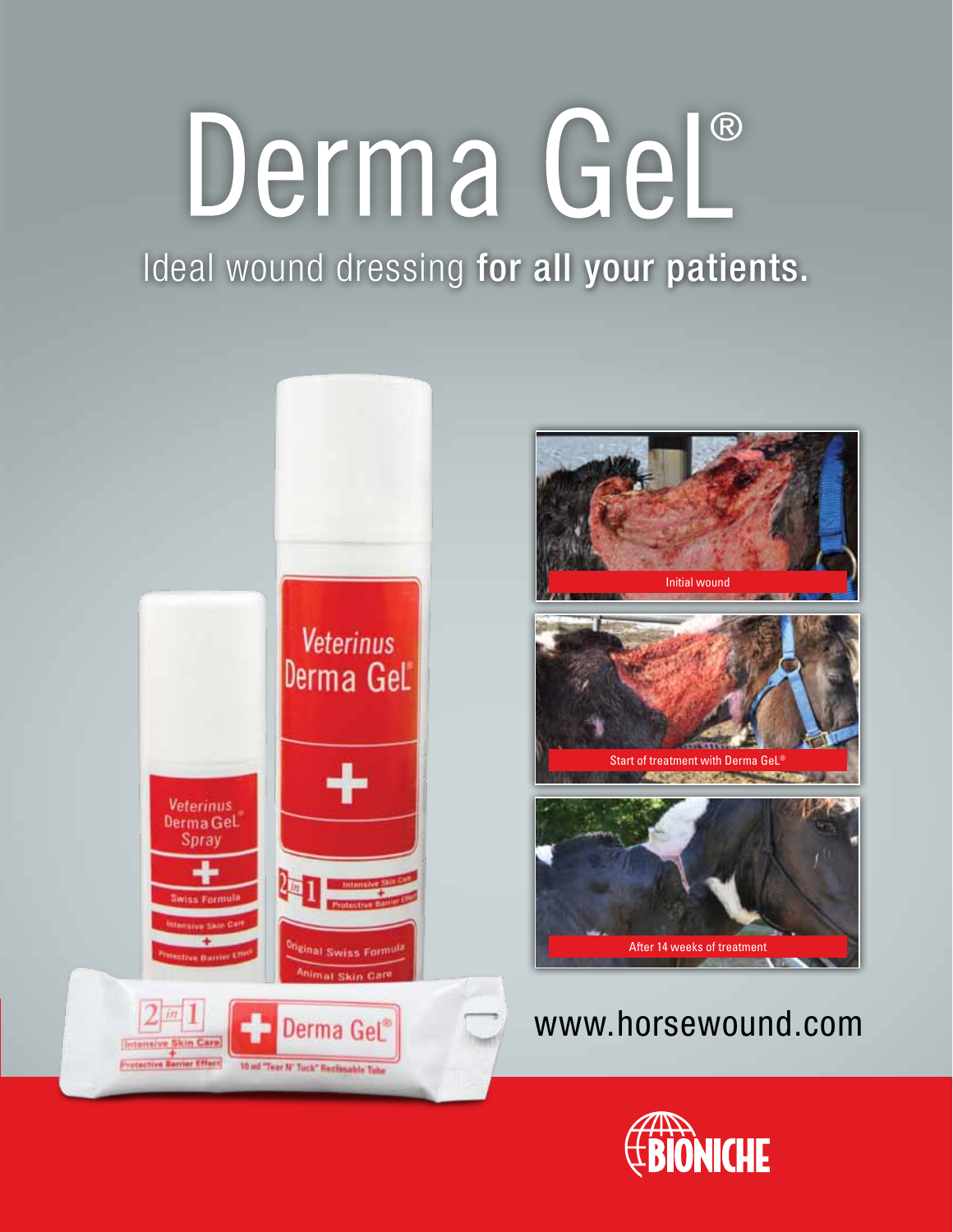# Derma Gel<sup>®</sup> The Ideal Dressing:

- Maintains a moist wound environment to prevent scab formation.
- Allows epithelial cells to migrate across the wound, multiply and enhance healing.
- Encourages wounds to heal from the sides as well as the bottom.
- Allows for production of new epithelial cells that are identical to those lost.
- Does not harm the wound.
- Does not contain any mutagenic agents.
- Provides thermal insulation and a bacterial barrier.
- Decreases pain and helps to decrease inflammation.
- Speeds up the healing process.

# CASE STUDY

*Splash—Quarter Horse—1 y.o.*  Massive loss of cutaneous tissues exposing bone structure. Treated with Derma GeL<sup>®</sup> without bandaging.



Initial wound



After **4 weeks** of treatment



After **9 weeks** of treatment



After **12 weeks** of treatment



After **16 weeks**  of treatment

# WOUND CARE DON'TS



#### DON'T USE TRADITIONAL SPRAYS

These are irritating and decrease cell viability. Some are mutagenic or cytogenic, which delays or stops the healing process.



#### DON'T USE CREAMS & OINTMENTS

These are slowly absorbed. Unabsorbed greasy residues oxidize and delay the healing process.

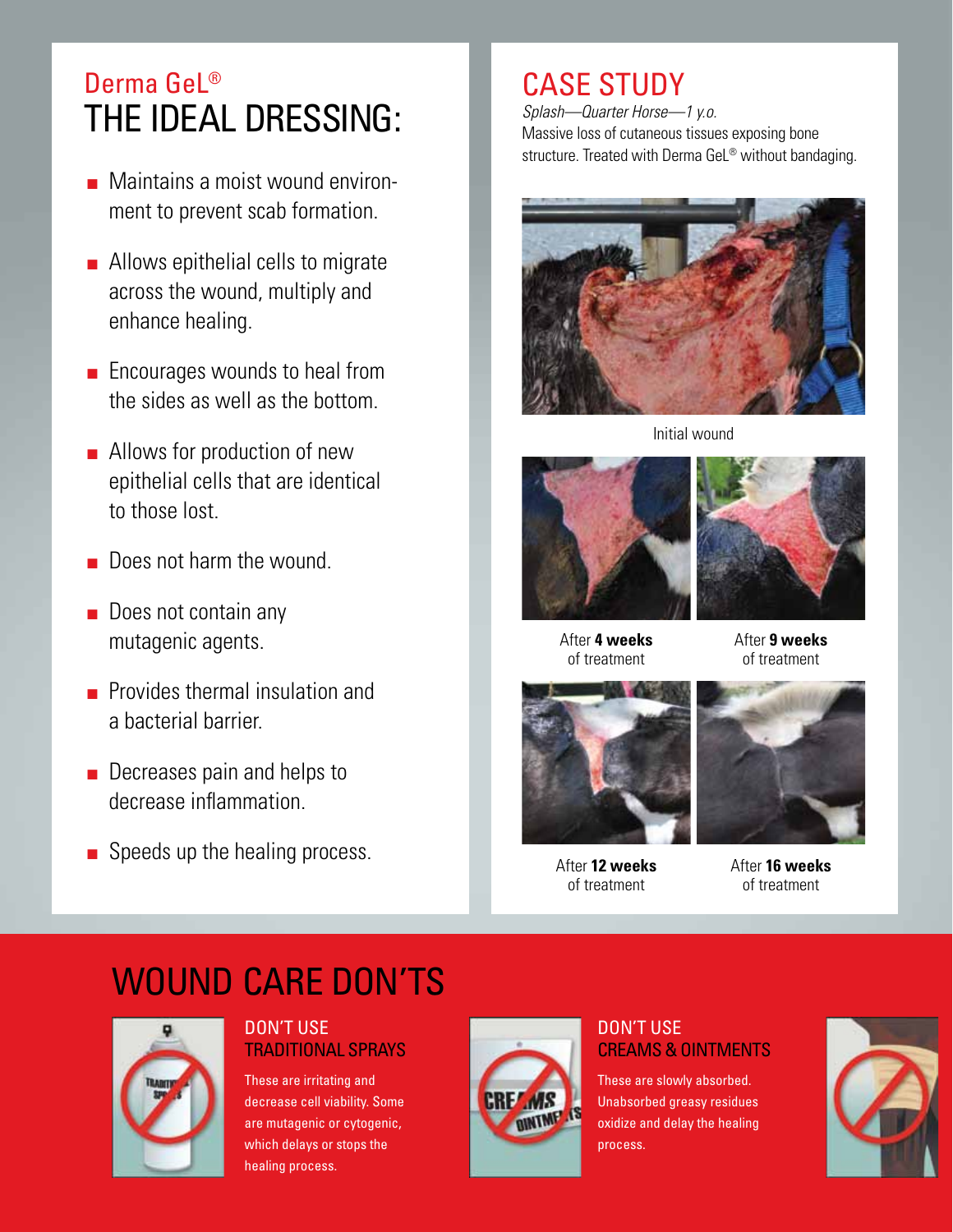#### Features of Derma GeL<sup>®</sup> Benefits of Derma GeL<sup>®</sup>

| Derma GeL <sup>®</sup> is a hydrogel made up<br>of water insoluble polymer chains           | A moist environment is created that prevents<br>scab formation                                                              | Increased client satisfaction                                        |
|---------------------------------------------------------------------------------------------|-----------------------------------------------------------------------------------------------------------------------------|----------------------------------------------------------------------|
| Wounds covered with Derma GeL <sup>®</sup> are kept<br>moist without the need for bandaging | The trauma of changing dressings is avoided                                                                                 | Easier wound care by the animal owner                                |
| Epithelial cells migrate across the wound bed<br>and multiply                               | Wound healing from the sides and bottom<br>is encouraged, increasing the wound<br>contraction rate                          | Quicker wound healing allows the animal<br>to resume normal activity |
| Derma GeL® does not damage any genetic<br>materials in cells                                | New growth tissue is identical to that which<br>was lost, creating no proud flesh and no hair<br>discoloration at re-growth | Hair coat is unchanged (very important in<br>show animals)           |
| Derma GeL <sup>®</sup> provides a protective barrier<br>with antibacterial properties       | The concentration of microorganisms is<br>reduced                                                                           | A contaminated wound will heal; an infected<br>one will not          |
| Derma GeL <sup>®</sup> has a soothing effect                                                | Pain is reduced                                                                                                             | Less stressful for the animal and<br>animal owner                    |

## WHERE TO USE

#### **Horses**

Derma GeL® is an excellent dressing, especially where bandaging is not possible due to the location of the wound.

**Examples include:** Wire fence injuries, bites received on the neck or withers, or skin lost following a fall.

#### **May also be used on dogs and cats**

Derma GeL® provides excellent support following trauma or surgeries, where a primary wound closure is not possible.

**Examples include:** Large mass removal, traumatic wounds, burns and open abscesses.

### How to use

#### **The spray is useful for:**

- Fractious animals.
- Animal owners who may be anxious about applying the gel.
- Wounds that are in a location of high mobility, i.e. knee or hock.

**The gel is useful for:** Large areas (either under a bandage or open).

#### DON'T USE EXCESSIVE DRESSINGS

These can damage the new layer of regenerative epithelial cells, increasing local temperature, and further delaying the healing process.



#### DON'T USE TOPICAL ANTIBIOTICS

These may destroy normal bacterial flora. They may be mutagenic and alter or delay the healing process.



#### DON'T USE ALCOHOLIC SOLUTIONS

These will irritate skin cells and delay or alter the healing process.